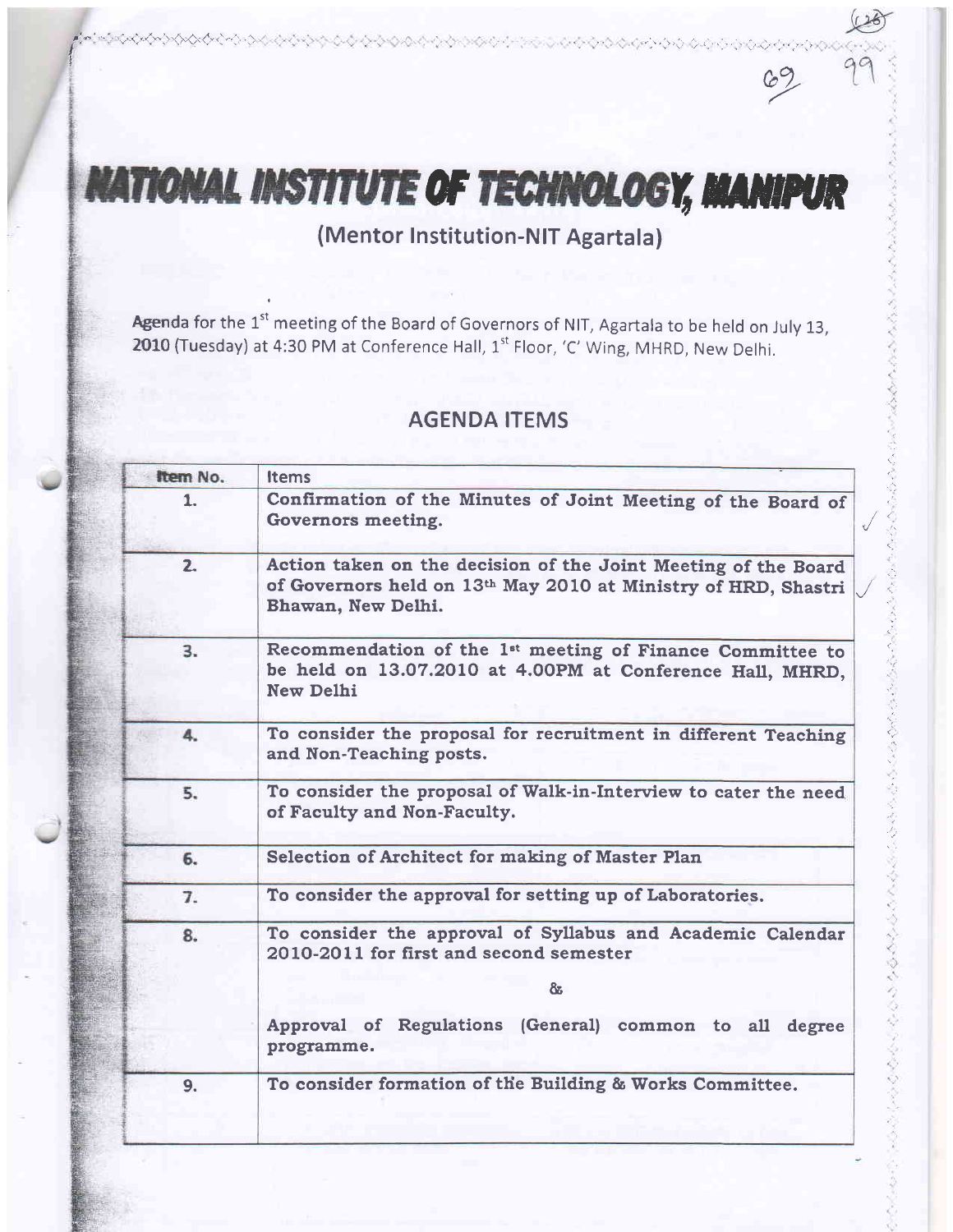$68$ @  $99$ 

Agenda $/$  1<sup>ST</sup> BOG NIT Manipur/ 13<sup>th</sup> July 2010

## AGENDA IN DETAILS

## **htem** No. 1: Confirmation of the Minutes of Joint Meeting (First meeting) of the Board of Governors meeting.

The minutes of the Joint Meeting (first meeting) of the Board of Governors held<br>May 2010, at Ministry of UPD, Shewi Dh. on 13<sup>th</sup> May 2010, at Ministry of HRD, Shastri Bhawan, New Delhi were circulated by<br>Dr. Harvinder Singh Danuty Scentery (DAE), MUDD Q **Dr.** Harvinder Singh, Deputy Secretary (PAE), MHRD, Govt. of India vide the letter No. **F. 23-13/2010-TS. III, dated:**  $22^{nd}$  June 2010 among all the members of the Board of Governors of new NITs. Now it is placed before the Board of Governors (Annexure - **I-t) for** confirmation of the minutes of the first

# **Exam No. 2:** Action taken on the decision of the Joint Meeting (First meeting) of the Board of Governors held on  $13^{th}$  May 2010 at Ministry of HRD, Shastri Bhawan, New Delhi.

The actions taken on the decision of the first meeting of the Board of Governors the decision 13<sup>th</sup> May 2010 are provided in tabular form.

| $\mathbf{z}$<br>Ne | <b>Resolution</b><br>No. | Content                                                                             | <b>Action</b> taken                                              |
|--------------------|--------------------------|-------------------------------------------------------------------------------------|------------------------------------------------------------------|
|                    | $\overline{2}$           | The<br>issue<br>regarding<br>the<br>formation of Academic Council<br>(i.e. Senate). | The issue is under progress.                                     |
|                    | 3                        | The<br>issue regarding<br>the<br>formation of the Finance<br>Committee.             | The issue is under progress.                                     |
| 3                  | $\overline{4}$           | The issue regarding formation of<br>the<br>Building &<br>Works<br>Committee.        | The issue is under progress.                                     |
|                    | 5                        | The issue regarding Selection<br>Committee of the Faculty and<br>Non-Faculty.       | The issue is under progress.                                     |
| 5                  | 6                        | The issue regarding recruitment<br>rules and service rules.                         | The Committee assigned to frame<br>the RR and SR will take care. |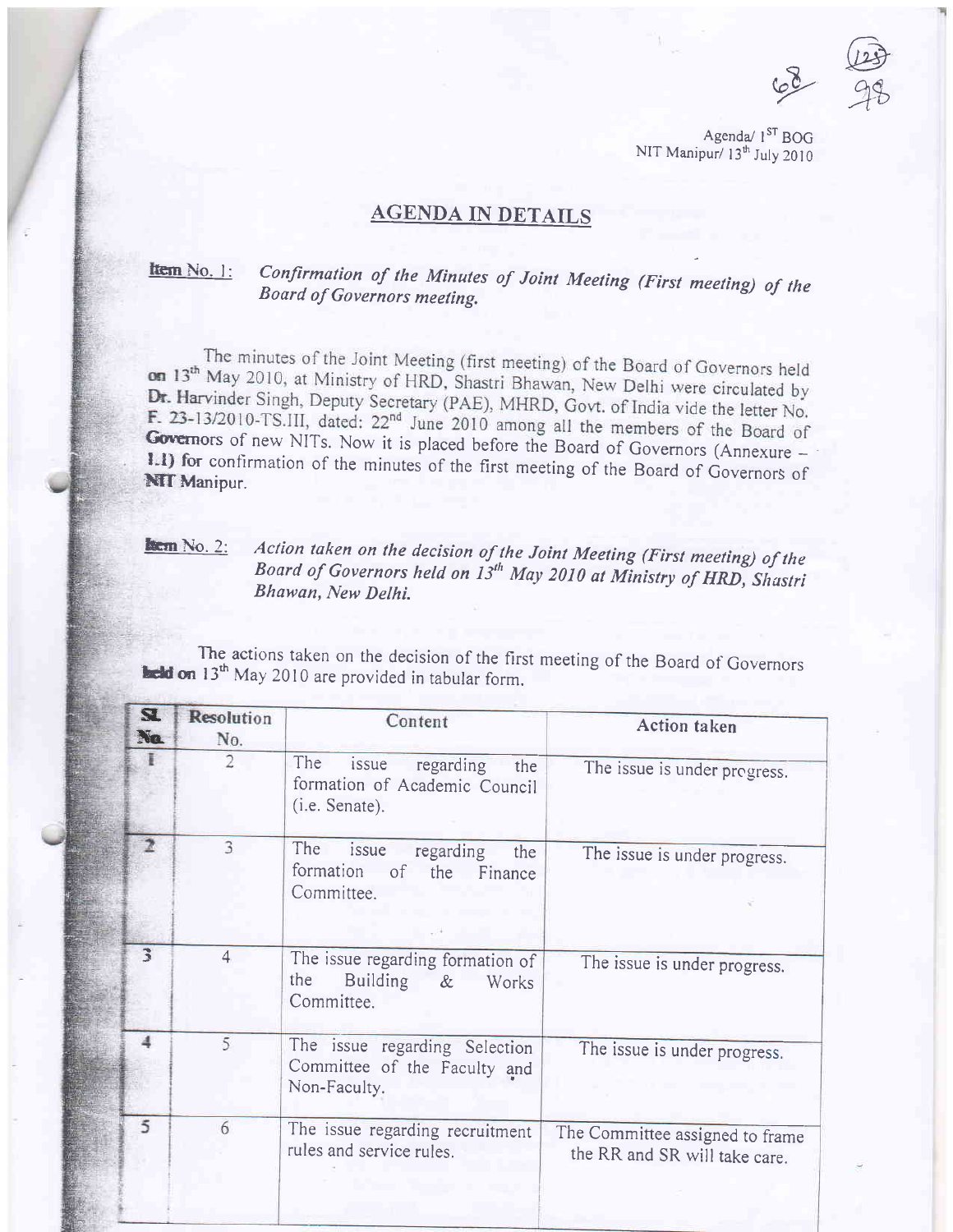$67$ 

 $-27$ 

Agenda/ 1<sup>st</sup> BOG NIT Manipur/ 13<sup>th</sup> July 2010

| $6\overline{6}$ | $\overline{7}$ | The<br>issue<br>regarding<br>three<br>committees<br>with<br>terms<br>of<br>references & composition:<br>[(a) Committee for the RRs of<br>the faculty posts, $(b)$ Committee<br>for the RRs of the non-faculty<br>posts, (c) Committee for the<br>Service Rules etc. for the faculty<br>and non-faculty posts of the new<br>NIT <sub>s.</sub>        | The Committees whom the issues<br>are assigned will take care.                                                                                         |
|-----------------|----------------|-----------------------------------------------------------------------------------------------------------------------------------------------------------------------------------------------------------------------------------------------------------------------------------------------------------------------------------------------------|--------------------------------------------------------------------------------------------------------------------------------------------------------|
| $\overline{7}$  | 9              | In respect of the report of the<br>Committee of the Service Rules<br>etc, it was decided by the BoG<br>that the same would be adopted<br>from the first Statues of the NITs<br>and the NIT Act, 2007.                                                                                                                                               | Considered for adoption from the<br>First Statues of the NITs and the<br>NIT Act, 2007 with the approval of<br>the Central Govt. from time to<br>time. |
| 8               | 11             | The<br>issue<br>regarding<br>the<br>delegation<br><sub>of</sub><br>the<br>financial<br>powers.                                                                                                                                                                                                                                                      | Power is delegated to the mentor<br>Director and this is being followed.                                                                               |
| $\overline{9}$  | 12             | The issue regarding arrangement<br>of faculty members in the new<br>NITs until recruitment to the<br>newly created posts are made.                                                                                                                                                                                                                  | For recruitment advertisement has<br>been released for regular<br>recruitment as well as for<br>contractual recruitment.                               |
| 12              | 13             | (a)<br>Non-Faculty posts will be<br>advertised on All India<br>basis.<br>(b)<br>The faculty<br>and<br>non-<br>faculty employees<br>from<br>mentoring institutes may<br>be allowed to work in new<br><b>NITs</b><br>on short<br>term<br>deputation<br>basis<br>or<br>on<br>contract basis as the case<br>may be.<br>(c)<br>In case, suitable persons | Advertisement has been released as<br>per the guideline.<br>The decision is being followed.                                                            |
|                 |                | are not available for the<br>post of Registrar, the post<br>of Registrar<br>may be<br>downgraded to<br>that<br>$\circ$ of<br>Deputy Registrar and from<br>the available candidates,<br>Deputy Registrar may be<br>appointed.<br>Necessary                                                                                                           | Decision will be taken in due<br>course if any problem arises.                                                                                         |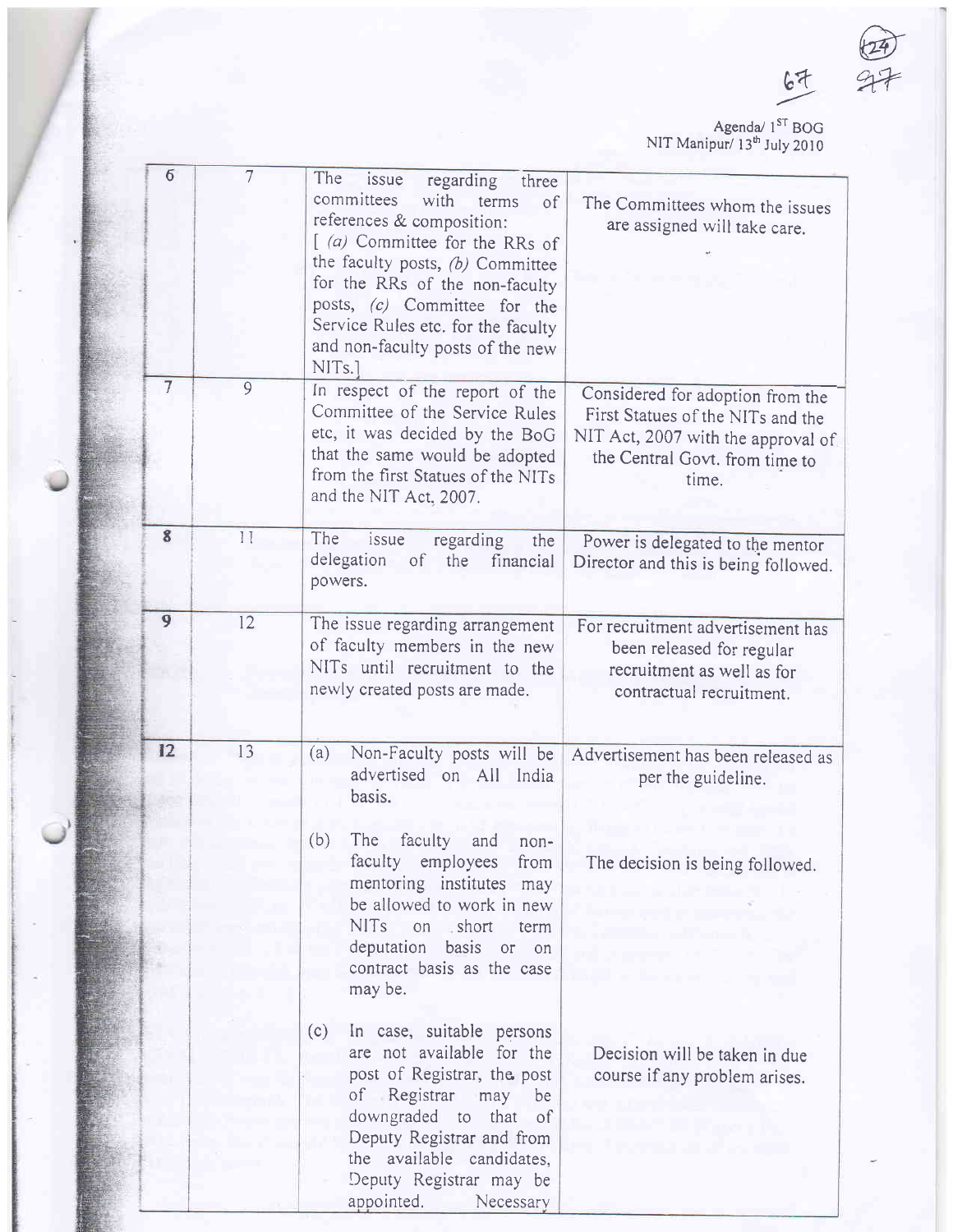@  $rac{60}{x}$ 

Agenda $/$  1<sup>ST</sup> BOG NIT Manipur/ 13<sup>th</sup> July 2010

|     | entries in this regard are to<br>be made in the employment<br>notice itself.                                                                                                                                                                                                                         |                                 |
|-----|------------------------------------------------------------------------------------------------------------------------------------------------------------------------------------------------------------------------------------------------------------------------------------------------------|---------------------------------|
| (d) | No money is to be given to<br>State Government for<br>making the temporary<br>campus fit for starting the<br>new session i.e. from July<br>2010. No rent is also to be<br>paid to the<br>State<br>Government for the period<br>during which<br>the<br>temporary campus would<br>be provided by them. | The decision is being followed. |

| $km$ No. 3: | Recommendation of the 1 <sup>st</sup> meeting of Finance Committ to be held on |
|-------------|--------------------------------------------------------------------------------|
|             | 13.07.2010 at 4.00PM at Conference Hall, MHRD, New Delhi                       |

## **them** No. 4: To consider the proposal for recruitment in different Teaching and Non-Teaching posts.

National Institute of Technology Manipur is newly established Institute in the North-East<br>part of India by the Ministry of HRD. The academic session of the Institute will be started from the month of July' 2010 i.e. academic session 2010-2011. The total intake  $\epsilon$ apacity of the Institute is 90 students (i.e. in 03 branches  $\omega$  30 each) in the first year. To starts the academic curriculum from the current academic session Teaching and Non-Teaching staff are urgently required. In view of that Ministry of HRD sanctioned <sup>8</sup> (eight) nos. of Teaching posts and 9 (nine) nos. of Non-Teaching posts vide letter No. F. 24-2/2010-TS.III, dt.  $7<sup>th</sup>$  May 2010, in respect of creation of faculty post is depend on the  $\tau$ atio in between student and faculty in the Centrally – funded Technical Institutes is 12:1, inter-se ratio of 1:2:4 for Professor, Associate Professor and Assistant Professor. The Non-Faculty strength may be calculated on the basis of strength in between Faculty and Non-Faculty i.e. 1:1.1.

The Institute published an Employment Notification vide No. F. NITA. 3 (4-GEN)/ IMPHAL/ 2010-33, dated: 02-07-2010 (which is annexed herewith) widely for recruitment of regular Faculty and Non-Faculty in 4 (four) national dailies (i.e. Times of India, The Telegraph, The Assam Tribune, Sanghai Express) and 1 (one) local dailies (i.e. **Imphal Free Press) and the total expenditure is carrying out Rs. 2,46,667.00 (Rupees Two** Lakhs Forty Six Thousand Six Hundred and Sixty Seven) only. The break up of the posts is as shown below: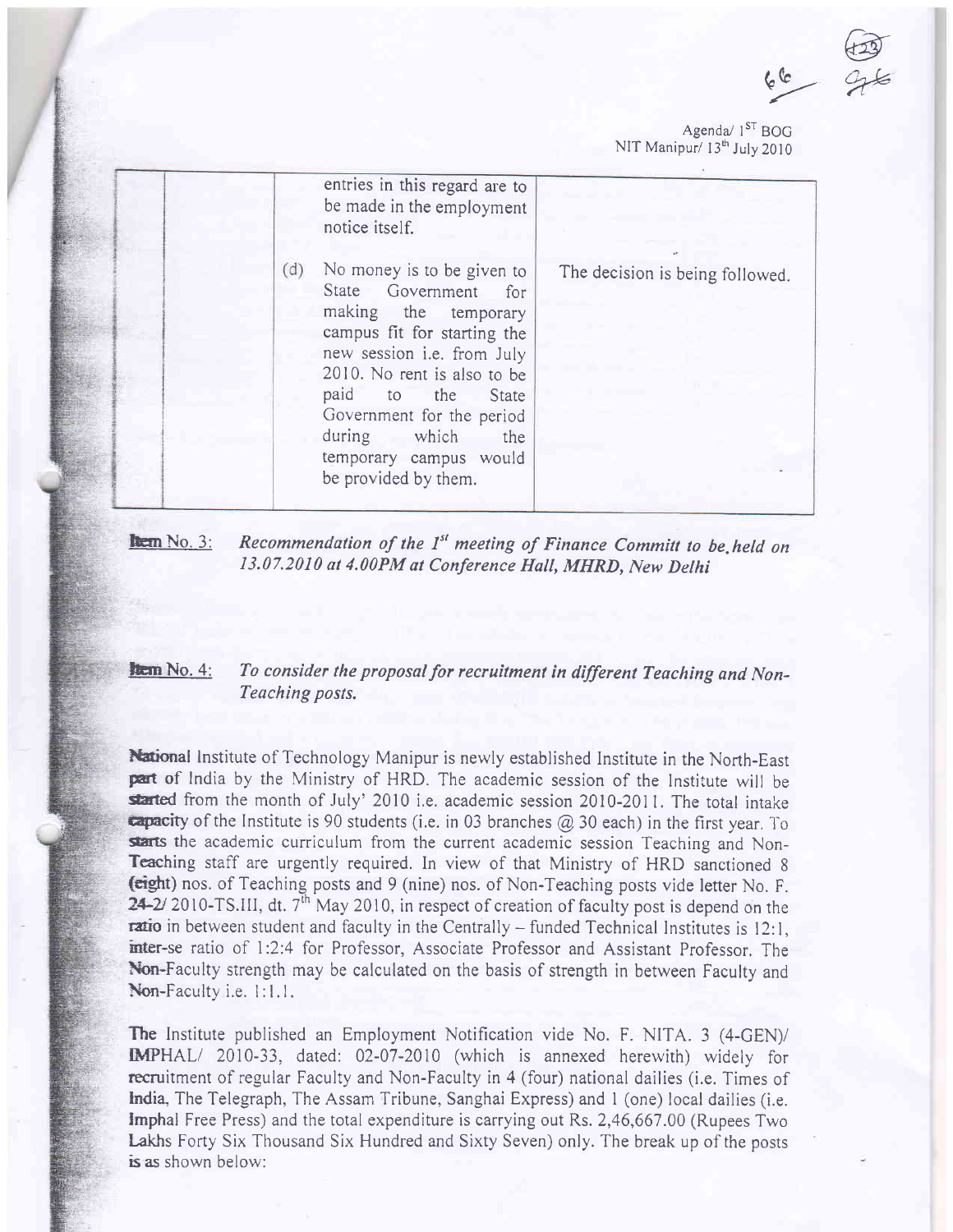$\frac{\sqrt{127}}{2}$  $65$  975

Agenda/  $1^{ST}$  BOG NIT Manipur/ 13<sup>th</sup> July 2010

| SL No. | Name of the Post         | No. of Post |
|--------|--------------------------|-------------|
|        | Professor                | 1 no.       |
| 2      | Associate Professor      | $2$ nos.    |
| 3.     | Assistant Professor      | $5$ nos.    |
| 4.     | Registrar                | 1 no.       |
| 5.     | Assistant Registrar      | l no.       |
| 6.     | Technical Assistant      | l no.       |
| 7.     | Superintended/Accountant | l no.       |
| 8.     | Stenographer             | l no.       |
| 9.     | Junior Assistant         | $2$ nos.    |
| 10     | Technician               | $2$ nos.    |

Now it is placed before the Board for kind perusal and approval.

## **tem** No. 5: To consider the proposal of Walk-in-Interview to cater the need of Faculty and Non-Faculty.

National Institute of Technology Manipur is newly established Institute in the North-East part of India by the Ministry of HRD. The academic session of the Institute will be started from the month of July' 2010 i.e. academ phal/ 20101 2537-40, dated: 07-07-2010 (which is annexed herewith) has already been done in 3 (three) national dailies (i.e. The Telegraph, The Assam Tribune, Sanghai Express) and 1 (one) local dailies (i.e. Imphal Free Press) for Walk-in-Interview and the expenditure has come out Rs. 39,773.00 (Rupees Thirty Nine Thousand Seven<br>Hundred and Seventy Three) only. The date of interview scheduled on 16<sup>th</sup> July 2010 at<br>Hotel Imphal, North A.O.C, Imphal, Manipur. The brea in different post of Faculty and Non-Faculty on contract basis through the Walk-in-Interview is shown below:

| Sl. No. | Name of the Post         | No. of Post |
|---------|--------------------------|-------------|
|         | Professor                | l no.       |
|         | Associate Professor      | $2$ nos.    |
|         | Assistant Professor      | 5 nos.      |
|         | Administrator            | I no.       |
|         | Superintended/Accountant | l no.       |
|         | Junior Assistant         | nos.        |

Now it is placed before the Board for kind perusal and approval.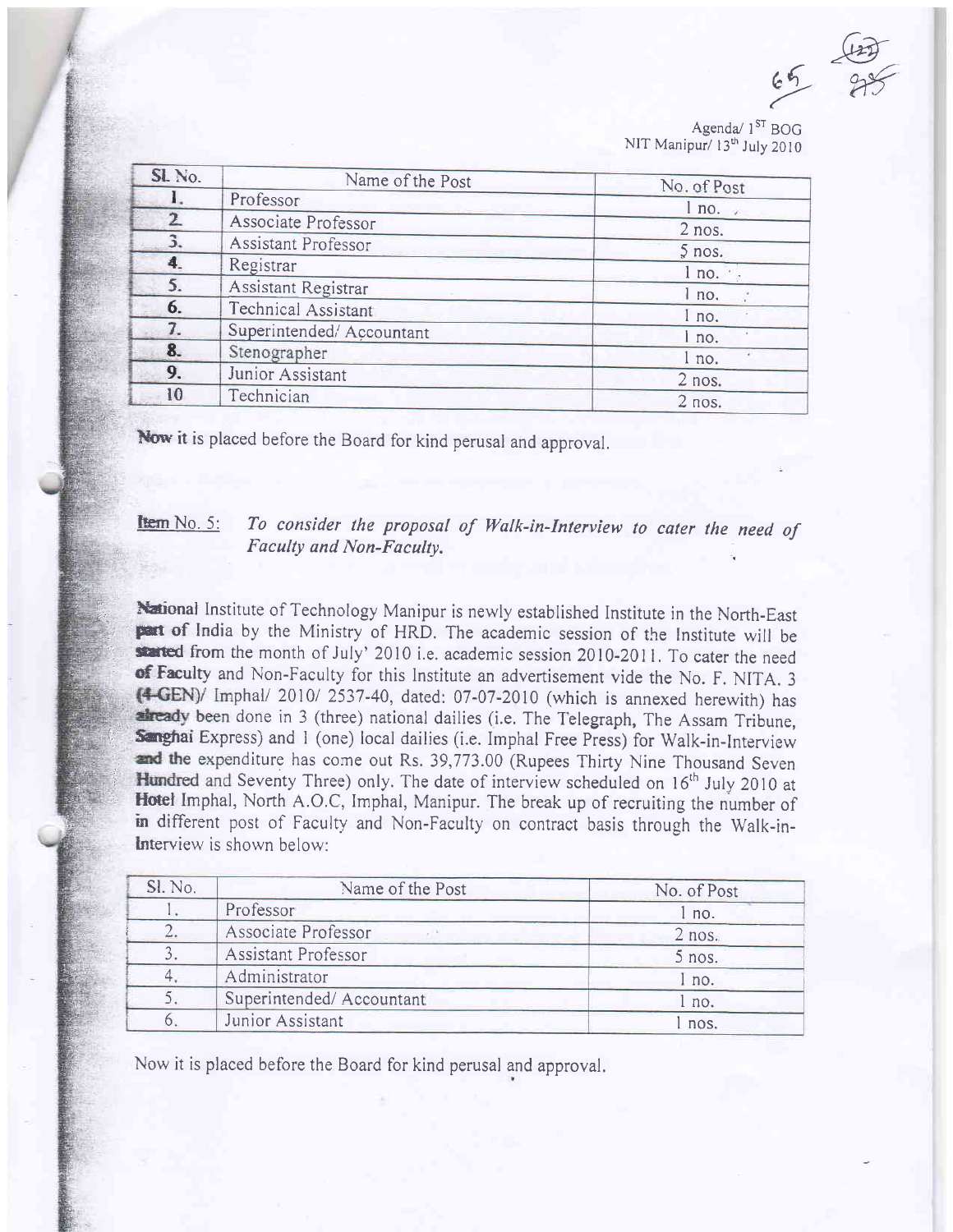$\bigoplus$  $\frac{128}{74}$ 

 $\leftarrow$ 

Agenda/ 1<sup>ST</sup> BOG NIT Manipur/ 13<sup>th</sup> July 2010

### **ftem** No. 6: Selection of Architect for making of Master Plan.

The Institute is newly established by the Ministry of HRD in the North-East part of India. Students are coming for taking admission from the various part of the country through qualifying the AIEEE. The infrastructural facility has to be enhanced to accommodate students, faculties and non-faculties. To develop the infrastructure in the periphery of the Institute a good line of drawing is required. In this connection a Master Plan is required in way of infrastructural development by appointing an Architectural firm. The selection of Architectural firm may be done by inviting Expression of Interest (EoI).

Now it is placed before the Board for the administrative approval.

## **Hem** No. 7: To consider the approval for setting up of Laboratories.

The first year classes will be started from the current academic session 2010-2011 of the **Institute.** To cater the needs of laboratory facilities for the students is to be set up. In this regard about Rs. 65.00 lakhs is required for setting up of the laboratories for the Physics, Chemistry, Basic Electronics, Computer, Engineering Drawing etc.

Now it is placed before the Board for kind perusal and approval.

**ftem** No. 8: To consider the approval of Syllabus an Academic Calendar 2010-2011 for first and second semester

&

Approval of Regulations (General) common to all degree programme

**Item** No. 9: To consider formation of the Building  $\&$  Works Committee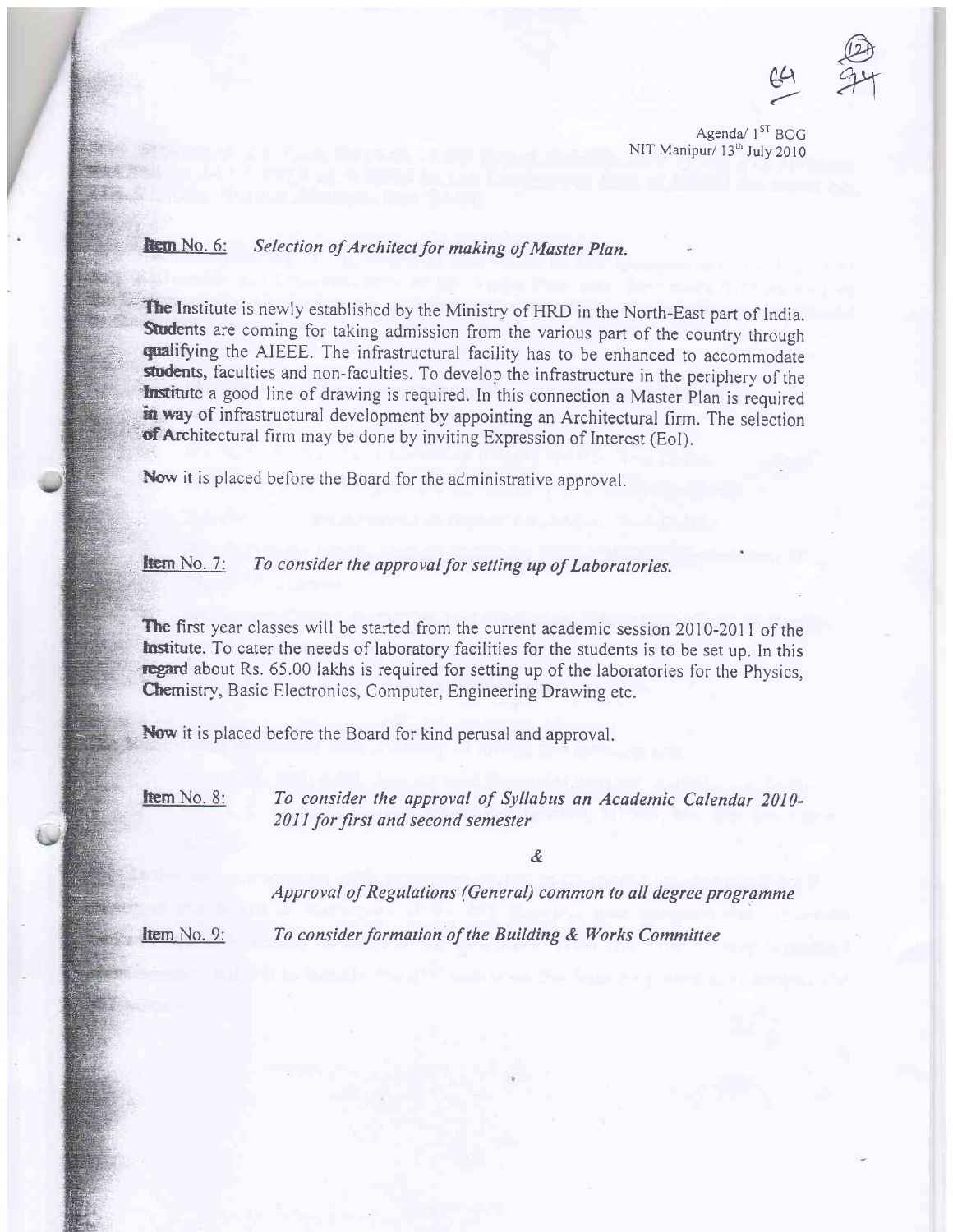$\omega$  $63 - 98$ 

## **Example 13-07-2010** at 4.30PM in the Conference Hall of MHRD (in room no. 112. C – Wing, Shastri Bhawan, New Delhi)

The First meeting of the Board of Governors of NIT Manipur was held on 13th 2010 under the Chairmanship of Ms. Vibha Puri Das, Secretary (HE) as well as **Chairperson** of all the Boards of Governors of new NITs. The meeting

- $\vec{v}$ Ms Vibha Puri Das, Chairperson, Board of Governors, Ex-officio Chairpern.
- Mr. N. K. sinha, Joint secretary (DE/T) MHRD, New Delhi. 司
- shri H. R. Joshi, Director (NITs), Ministry of Human Resource 面 Development, Department of Higher Education, New Delhi.
- Mr. Harvinder Singh, Deputy Secretary (NITs), MHRD, Department of ia) Higher Education.
- Mr. Moses Chalai, Commissioner (Technical Education), Govt. of Manipur, represented the State of Manipur.
- Prof. (Dr.) P. K. Bose Director NIT Manipur. vi)

**Memb**er who expressed their inability to attend the meeting are:

- 4 shri s. K. Ray, Addl. Sectary and Financial Advisor, NHRD, New Delhi.
- ii) Dr. D. K. Pliwal, Deputy Educational Advisor, MHRD, Member Secretary -AICTE.

At the outset Secretary (HE) welcomed ali the participants for attending the First **of the Board of Governors of the NIT Manipur and narrated the important** sf starting academic session of the new NITs. Then the Chairperson requested Secretary (DE/T) to initiate the discussion on the Agenda points prepared by the **WET Manipur.**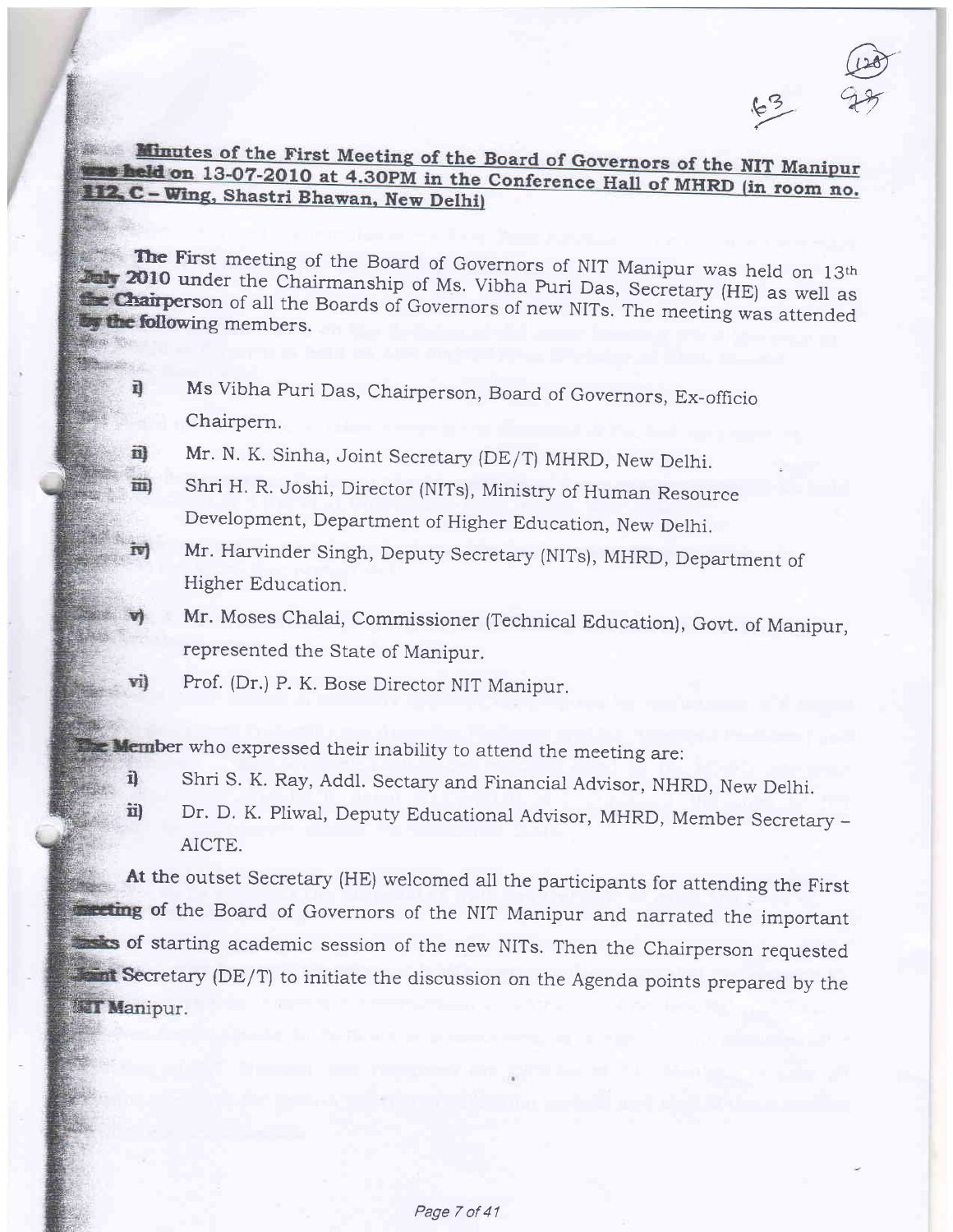$62$ @ ya

## From Ho. 1: Confirmation of the Minutes of Joint Meeting of the Board of **Covernors** meeting.

confirmed the minutes of the First Joint meeting of the Board of Governors new NITs held on 13<sup>th</sup> May 2010 at Shastri Bhawan, New Delhi.

Ho. 2: Action taken on the decision of the Joint Meeting (First Meeting) of of Governors held on  $13^{\text{th}}$  May 2010 at Ministry of HRD, Shastri **Ilewish.** New Delhi.

**The Board** noted the action taken report of the decisions of the first joint meeting.

## **illows** Fo. 3: Recommendation of the 1<sup>st</sup> meeting of Finance Committee to be held **13.07.**2010 at 4.00PM at Conference Hall, MHRD, New Delhi

 $\dot{m}$ nutes of the Finance Committee was read and the members unanimously the same. (See Annexfure)

## **From No.** 4: To consider the proposal for recruitment in different Teaching and **Sept-Teaching posts.**

**Example Board**, after having discussions approved the proposal for recruitment of 8 (eight) **Pornity posts (one Professor, two Associate Professor and five Assistant Professor) and EXECUTE:** numbers of Non-Teaching post as per sanction given by the MHRD vide their No.F.24-2/2010-TS.III dated 07-05-2010 and requested the Director NIT **Manipur**, for recruitment against the sanctioned posts.

## No. 5: To consider the proposal of Walk-in-Interview to cater the need of and Non-Faculty.

The Board after having discussions at length approved the proposal of the Institute for **inducting Walk-in-Interview for recruitment of contractual / on deputation of Faculty** and Non-Faculty posts to facilitate commencement of academic and administrative **incration** at NIT Manipur and requested the Director of NIT Manipur to take all **possible measures for smooth conduct of admission process and start of the classes of the first academic session.**